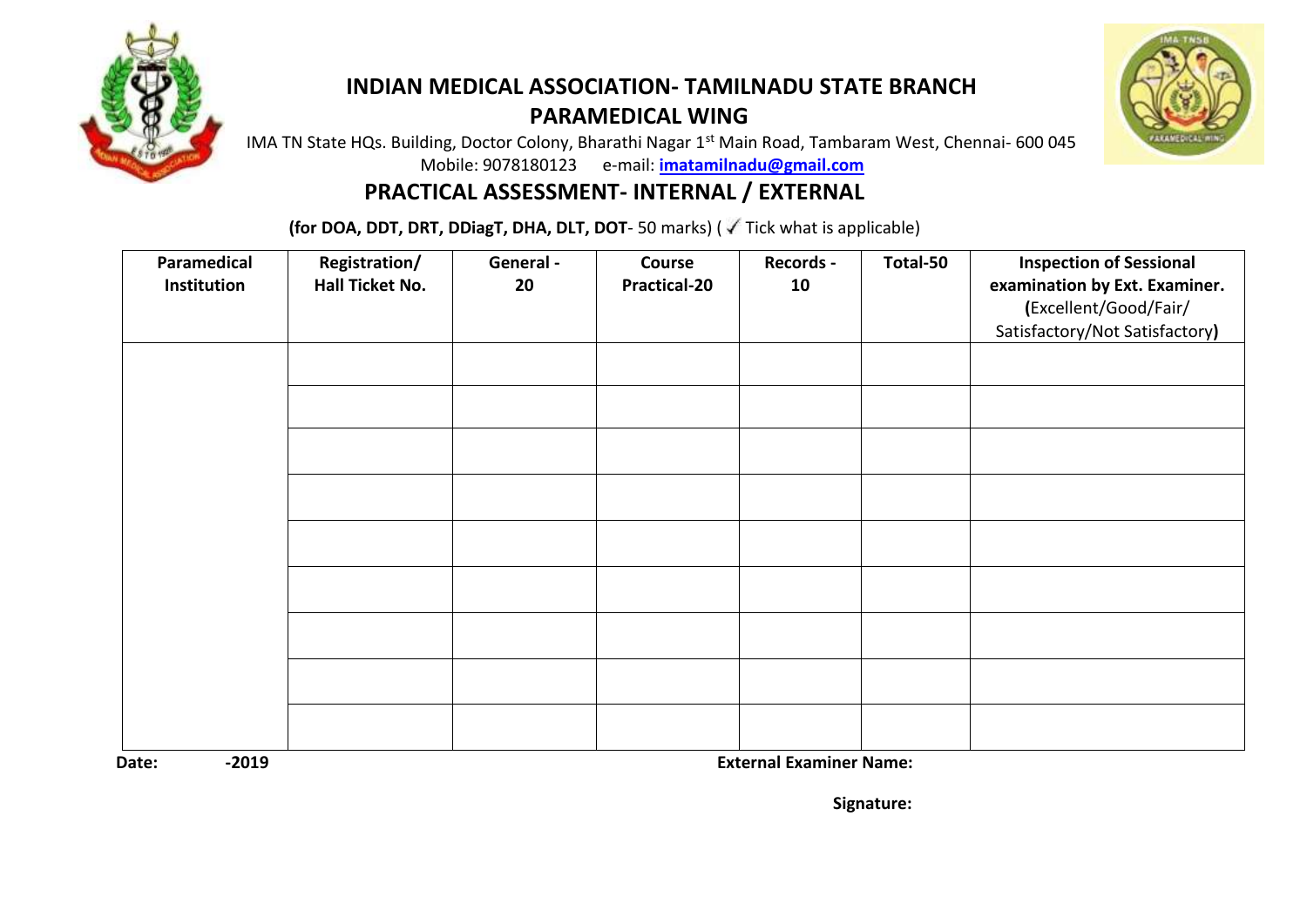

## **INDIAN MEDICAL ASSOCIATION- TAMILNADU STATE BRANCH PARAMEDICAL WING**

IMA TN State HQs. Building, Doctor Colony, Bharathi Nagar 1<sup>st</sup> Main Road, Tambaram West, Chennai- 600 045 Mobile: 9078180123 e-mail: **[imatamilnadu@gmail.com](mailto:imatamilnadu@gmail.com)**



# **PRACTICAL ASSESSMENT-INTERNAL / EXTERNAL**

(for **AHA I yr**- 50 marks)

| Paramedical<br>Institution | Registration/<br>Hall Ticket No. | <b>Biological Science,</b><br><b>Behavioural Science,</b><br><b>Community Health</b><br>Nursing - 20 | <b>Fundamentals</b><br>of Nursing-<br>20 | Records-<br>10 | Total-<br>50 | <b>Inspection of Sessional</b><br>examination by Ext. Examiner.<br>(Excellent/Good/Fair/<br>Satisfactory/Not Satisfactory) |
|----------------------------|----------------------------------|------------------------------------------------------------------------------------------------------|------------------------------------------|----------------|--------------|----------------------------------------------------------------------------------------------------------------------------|
|                            |                                  |                                                                                                      |                                          |                |              |                                                                                                                            |
|                            |                                  |                                                                                                      |                                          |                |              |                                                                                                                            |
|                            |                                  |                                                                                                      |                                          |                |              |                                                                                                                            |
|                            |                                  |                                                                                                      |                                          |                |              |                                                                                                                            |
|                            |                                  |                                                                                                      |                                          |                |              |                                                                                                                            |
|                            |                                  |                                                                                                      |                                          |                |              |                                                                                                                            |
|                            |                                  |                                                                                                      |                                          |                |              |                                                                                                                            |

**Date:**  $\qquad 2019$  **Date:**  $\qquad 2019$  **Internal / External Examiner Name:**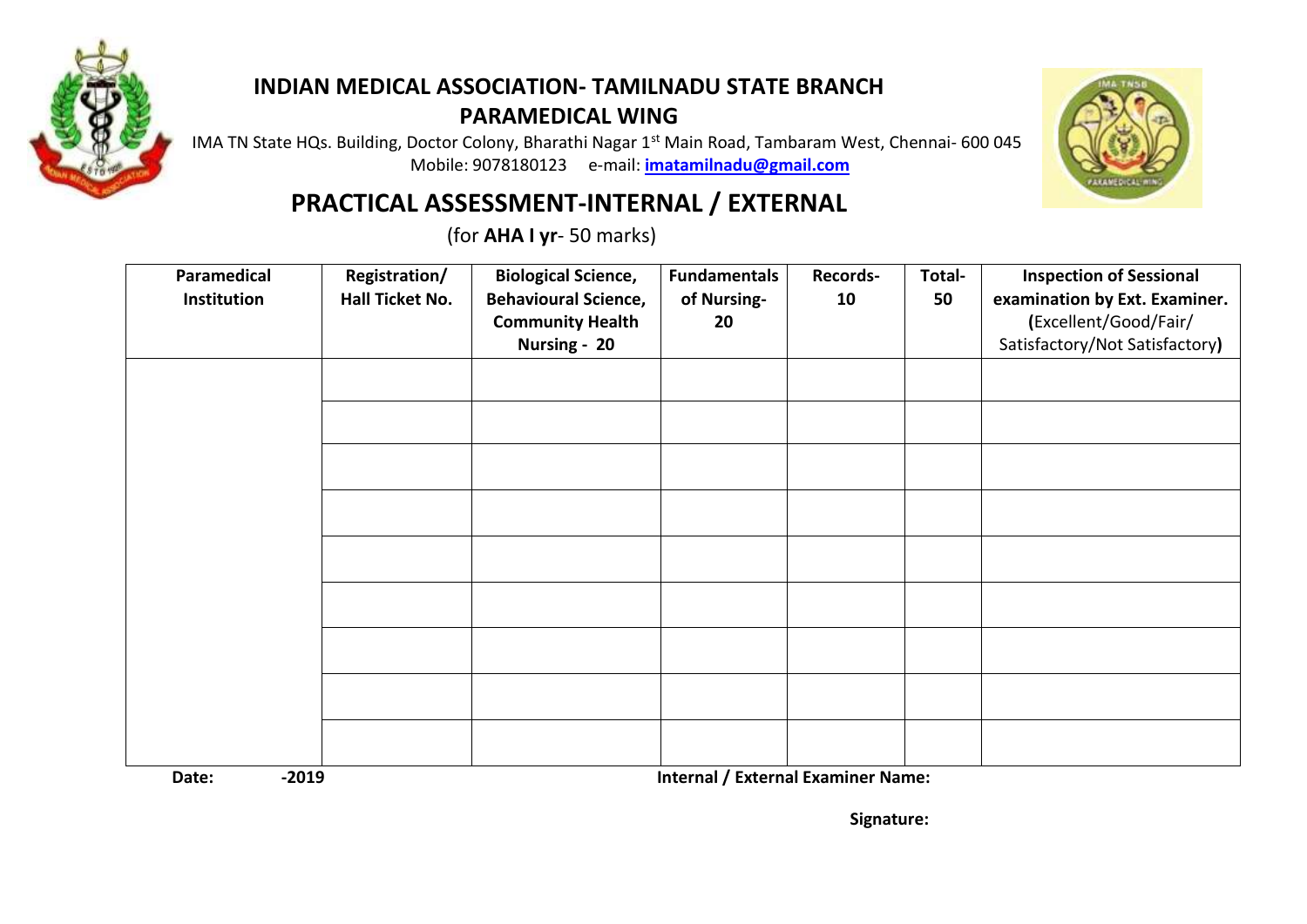

## **INDIAN MEDICAL ASSOCIATION- TAMILNADU STATE BRANCH PARAMEDICAL WING**

IMA TN State HQs. Building, Doctor Colony, Bharathi Nagar 1<sup>st</sup> Main Road, Tambaram West, Chennai- 600 045 Mobile: 9078180123 e-mail: **[imatamilnadu@gmail.com](mailto:imatamilnadu@gmail.com)**



### **PRACTICAL ASSESSMENT-INTERNAL / EXTERNAL**

(for **AHA II** yr- 50 marks)

| Paramedical<br>Institution | Registration/<br>Hall Ticket No. | <b>Medical Surgical Nursing, OT</b><br><b>Technology &amp; Diagnostic</b><br><b>Procedures &amp; Mental Health</b><br><b>Nursing - 20</b> | Computer-<br>20 | <b>Records-</b><br>10 | Total-<br>50 | <b>Inspection of Sessional</b><br>examination by Ext. Examiner.<br>(Excellent/Good/Fair/<br>Satisfactory/Not Satisfactory) |
|----------------------------|----------------------------------|-------------------------------------------------------------------------------------------------------------------------------------------|-----------------|-----------------------|--------------|----------------------------------------------------------------------------------------------------------------------------|
|                            |                                  |                                                                                                                                           |                 |                       |              |                                                                                                                            |
|                            |                                  |                                                                                                                                           |                 |                       |              |                                                                                                                            |
|                            |                                  |                                                                                                                                           |                 |                       |              |                                                                                                                            |
|                            |                                  |                                                                                                                                           |                 |                       |              |                                                                                                                            |
|                            |                                  |                                                                                                                                           |                 |                       |              |                                                                                                                            |
|                            |                                  |                                                                                                                                           |                 |                       |              |                                                                                                                            |
|                            |                                  |                                                                                                                                           |                 |                       |              |                                                                                                                            |
|                            |                                  |                                                                                                                                           |                 |                       |              |                                                                                                                            |
|                            |                                  |                                                                                                                                           |                 |                       |              |                                                                                                                            |

**Date: -2019 Internal / External Examiner Name:**

 **Signature:**